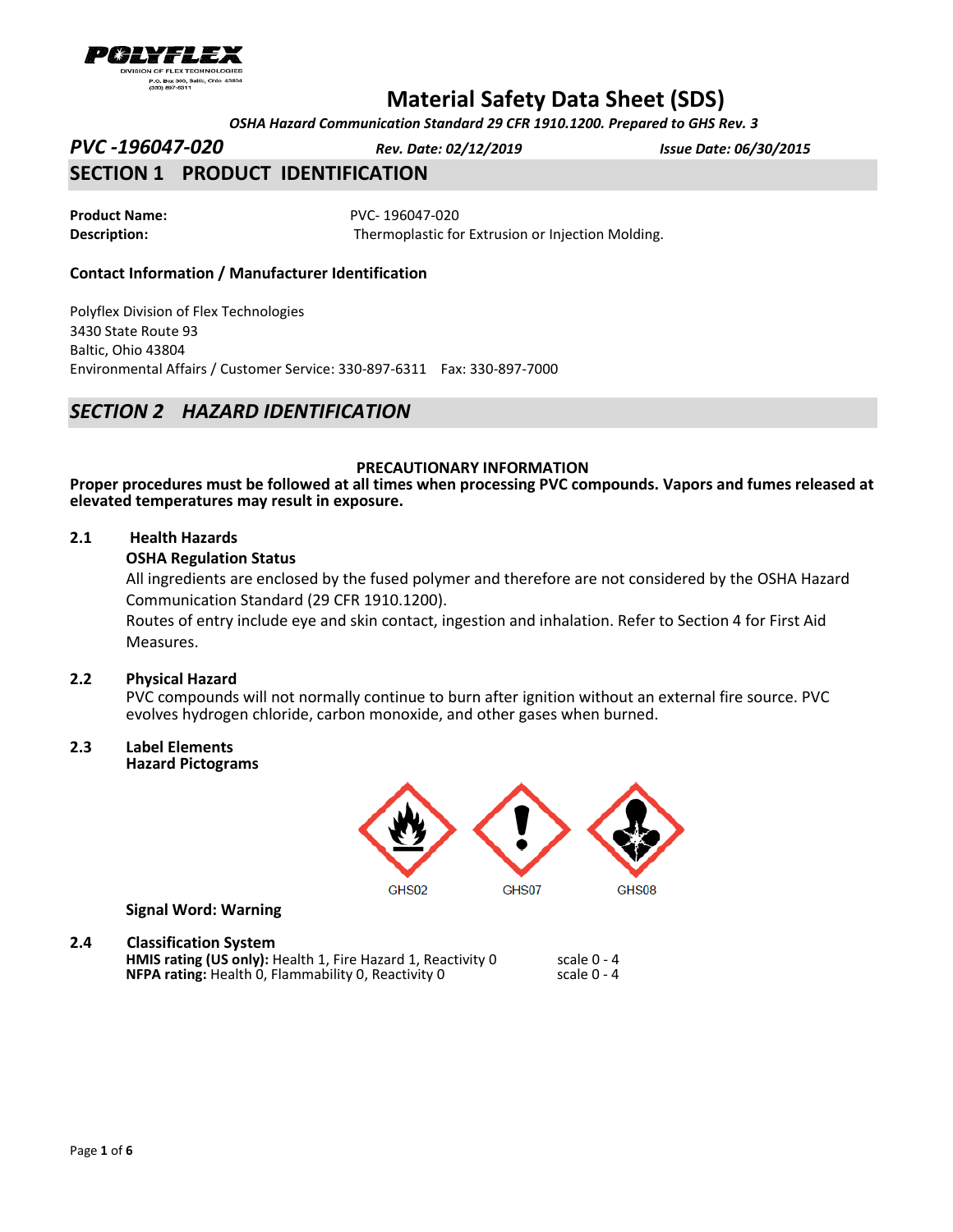

 *OSHA Hazard Communication Standard 29 CFR 1910.1200. Prepared to GHS Rev. 3*

*PVC -196047-020 Rev. Date: 02/12/2019 Issue Date: 06/30/2015*

# **SECTION 3 COMPOSITION / INFORMATION ON INGREDIENTS**

| Component                | CAS#       | $Wt.\%$    |
|--------------------------|------------|------------|
| Polyvinyl Chloride Resin | 68648-82-8 | $20 - 80%$ |

Compounded PVC is an inert material in its normal usage. All the components listed below are encapsulated in the fused PVC matrix. Typical composition for this compounds-application is listed below, not all components are used in all formulas.

| <b>Proprietary Additives</b> |  |
|------------------------------|--|
|------------------------------|--|

| Component                           | CAS#    | $Wt.$ %  | Ingredients                                               |  |
|-------------------------------------|---------|----------|-----------------------------------------------------------|--|
| Plasticizer                         | Mixture | $0 - 60$ | High Molecular weight esters                              |  |
| Inert Filler                        | Mixture | $0 - 45$ | CaCO <sub>3</sub> , talc, carbon black, clay              |  |
| <b>Heat Stabilizer</b>              | Mixture | $1 - 3$  | Organometallic compounds of barium<br>and/or calcium-zinc |  |
| Colorant                            | Mixture | $0 - 5$  | Organic and inorganic colorants                           |  |
| <b>SECTION 4 FIRST AID MEASURES</b> |         |          |                                                           |  |

# **Eyes** Flush with water. If irritation persists seek medical attention.

- **Skin** No adverse effects anticipated under normal conditions. Flush with water to remove material from skin. Obtain medical attention if irritation is present and persists.
- **Inhalation** No adverse effects anticipated under normal conditions if adequately ventilated. If exposure occurs, remove the exposed individual to fresh air. Obtain immediate medical attention if irritation persists.
- **Ingestion** Do not induce vomiting. Seek medical attention

# **SECTION 5 FIRE FIGHTING MEASURES**

**Flash Ignition Temperature ˃600⁰F** 

**Autoignition Temperature <b>Not Applicable** 

#### **Fire Fighting Procedures / Fire Extinguishing Media**

Water, carbon dioxide, foam and dry chemical.

#### **Unusual Fire and Explosion Hazards**

PVC evolves hydrogen chloride, carbon monoxide, and other gases when burned. Exposure to combustion products may be fatal and should be avoided. PVC Compounds will normally continue to burn after ignition without and external source. Do not allow fire fighting runoff water to enter natural streams. The water may contain HCL and other combustible products.

## **Fire-Fighting Equipment**

Wear full bunker gear including a positive self contained breathing equipment.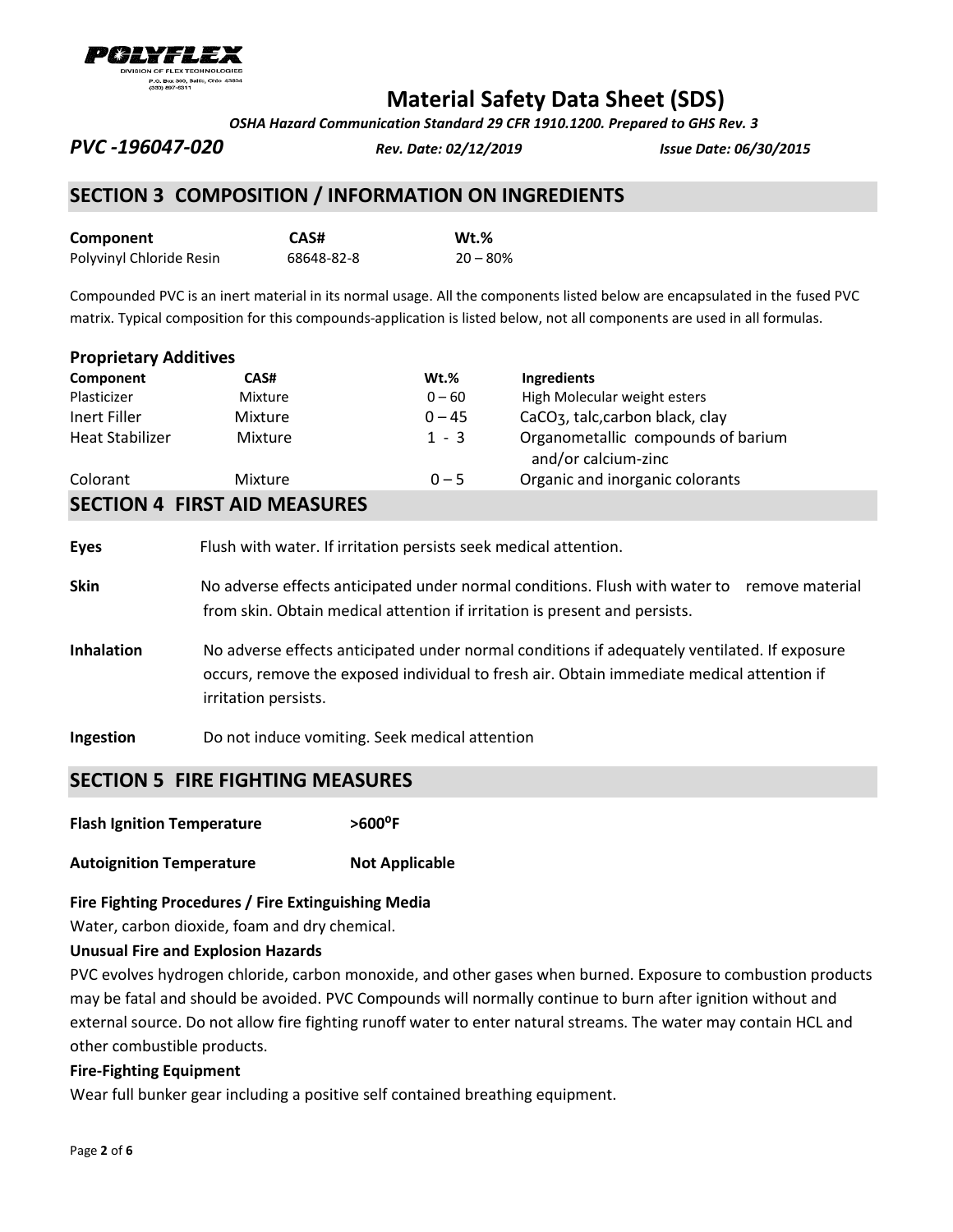

 *OSHA Hazard Communication Standard 29 CFR 1910.1200. Prepared to GHS Rev. 3*

*PVC -196047-020 Rev. Date: 02/12/2019 Issue Date: 06/30/2015*

# **SECTION 6 ACCIDENTAL RELEASE MEASURE**

## **Protect People:**

Remove unnecessary personnel from the release area. Wear appropriate personal protective equipment during clean up.

## **Protect Environment**

Contain material to prevent contamination of the soil, surface water or ground water.

## **Clean Up**

Clean up uncontaminated material and recycle into process. Sweep or vacuum.

# **SECTION 7 HANDLING AND STORAGE**

## **Advice on Safe Handling**

Use proper personal protective equipment during handling. Minimize dust generation and accumulation. Use good housekeeping practices.

### **Protective Measure**

Use methods to minimize generation of dust.

Wash thoroughly after handling. PVC resin processing may result in the release of low levels of vinyl chloride monomer. Use only in well-ventilated areas.

### **Storage**

Store in a cool, well ventilated dry place away from direct sunlight, heat, and incompatible material. Store away from food and beverages. Keep container closed to prevent contamination.

# **SECTION 8 EXPOSURE CONTROLS /PERSONAL PROTECTION**

All personal protective equipment should be selected in accordance with the hazard assessment required by 29CFR 1919.132.

## **Respiratory Protection**

For most conditions, no respiratory protection should be needed. However, if dust is produced during handling a NIOSH approved air purifying filter respirator that meets the requirements of 29 CFR 1919.134 should be used. Full –face self contained breathing apparatus may be needed when dealing with vapors from combustion of product. Respirators must be selected accordingly with airborne levels.

#### **Eyes Protection**

Use safety glasses.

# **Skin Protection**

Protective clothing and gloves for contact with molten plastic.

## **Engineering Control**

Provide general and local exhaust ventilation to control air borne particles. Local exhaust ventilation should comply with OSHA regulations and the American Conference of Industrial Hygienist, Industrial Ventilation – A Manual of Recommended Practice.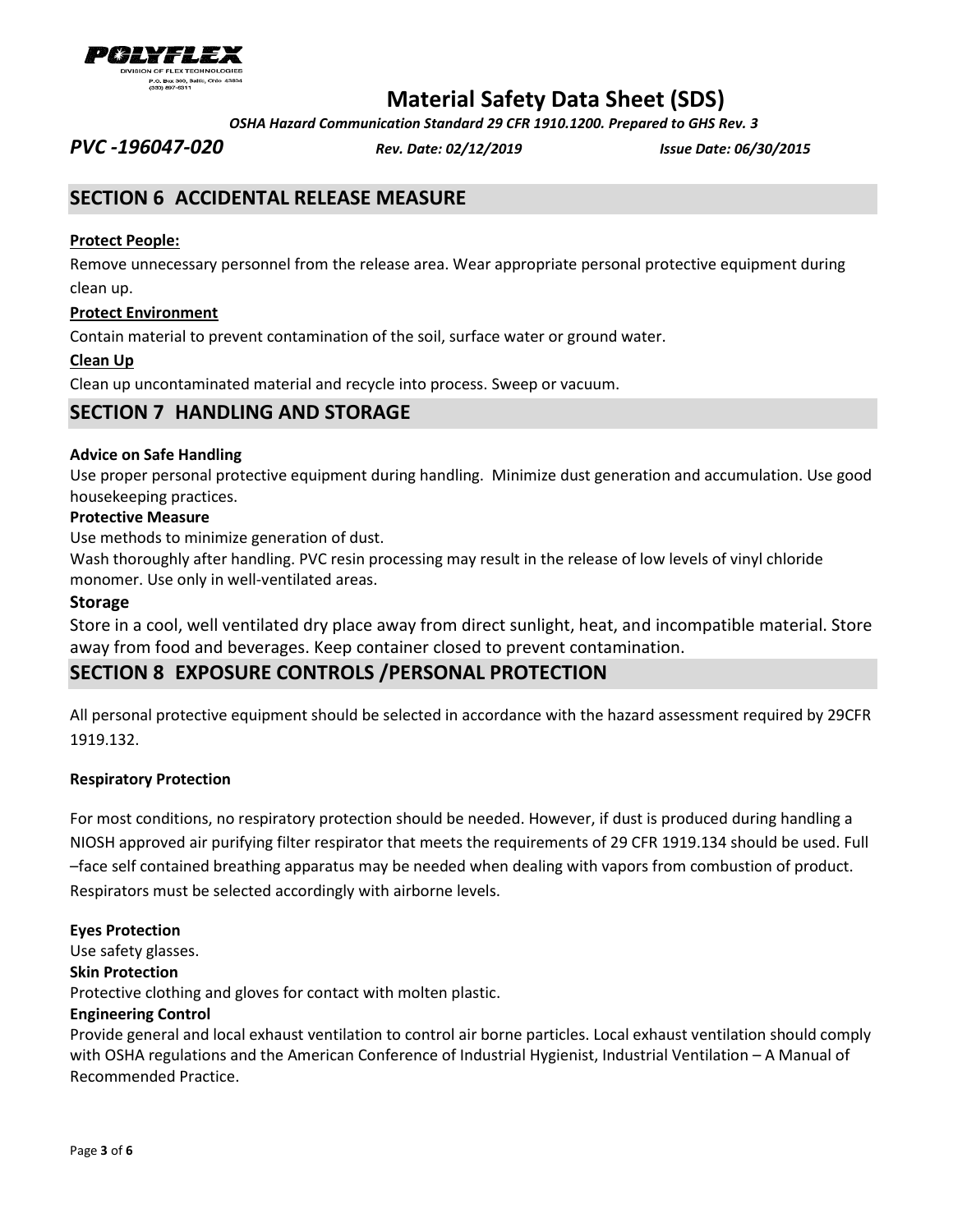

 *OSHA Hazard Communication Standard 29 CFR 1910.1200. Prepared to GHS Rev. 3*

*PVC -196047-020 Rev. Date: 02/12/2019 Issue Date: 06/30/2015*

# **SECTION 8 EXPOSURE CONTROLS /PERSONAL PROTECTION**

### **(continued)**

## **Exposure Guidelines**

No exposure limits have been established for PVC. It is recommended that exposure be kept below the limits for particulate not otherwise classified according to the Center for Disease Control and Prevention:

OSHA-PEL : 15 mg/ m<sup>3</sup> 8 hr-TWA (Total Dust)

5 mg/m³ 8 hr-TWA ( Respirable)

PEL: Permissible Exposure Limit

TWA: Time-Weighted Average Concentration

Under normal processing conditions, no occupational exposure to vinyl chloride monomer exceeding the established limits for this material are anticipated.

**The OSHA-PEL for vinyl chloride is 1 ppm over an 8hr-TWA. The OSHA-STEL for vinyl chloride is 5 ppm for any 15 minute period.**

# **SECTION 9 PHYSICAL AND CHEMICAL PROPERTIES**

| <b>APPEARANCE</b>                   | Pellets of different sizes, hardness, and colors |
|-------------------------------------|--------------------------------------------------|
| <b>ODOR</b>                         | No distinct odor                                 |
| <b>BOILING POINT</b>                | Solid, NA                                        |
| <b>MELTING POINT</b>                | Varies                                           |
| <b>SOLUBILITY</b>                   | None                                             |
| <b>SPECIFIC GRAVITY (WATER=1.0)</b> | 1.37                                             |
| <b>VAPOR DENSITY (AIR=1.0)'</b>     | Not Applicable                                   |
| <b>VAPOR PRESSURE</b>               | Not Applicable                                   |
| <b>PH</b>                           | Not Applicable                                   |
| <b>VOC</b>                          | Less than 5 parts per million                    |

# **SECTION 10 STABILITY AND REACTIVITY**

**STABILITY** Stable under normal conditions.

## **POLYMERIZATION**

Hazardous polymerization does not occur.

# **CONDITIONS TO AVOID**

Instantaneous temperatures above  $240^{\circ}$ C (464 $^{\circ}$ F). Prolonged heating combined with shear during processing can generate hazardous decomposition products.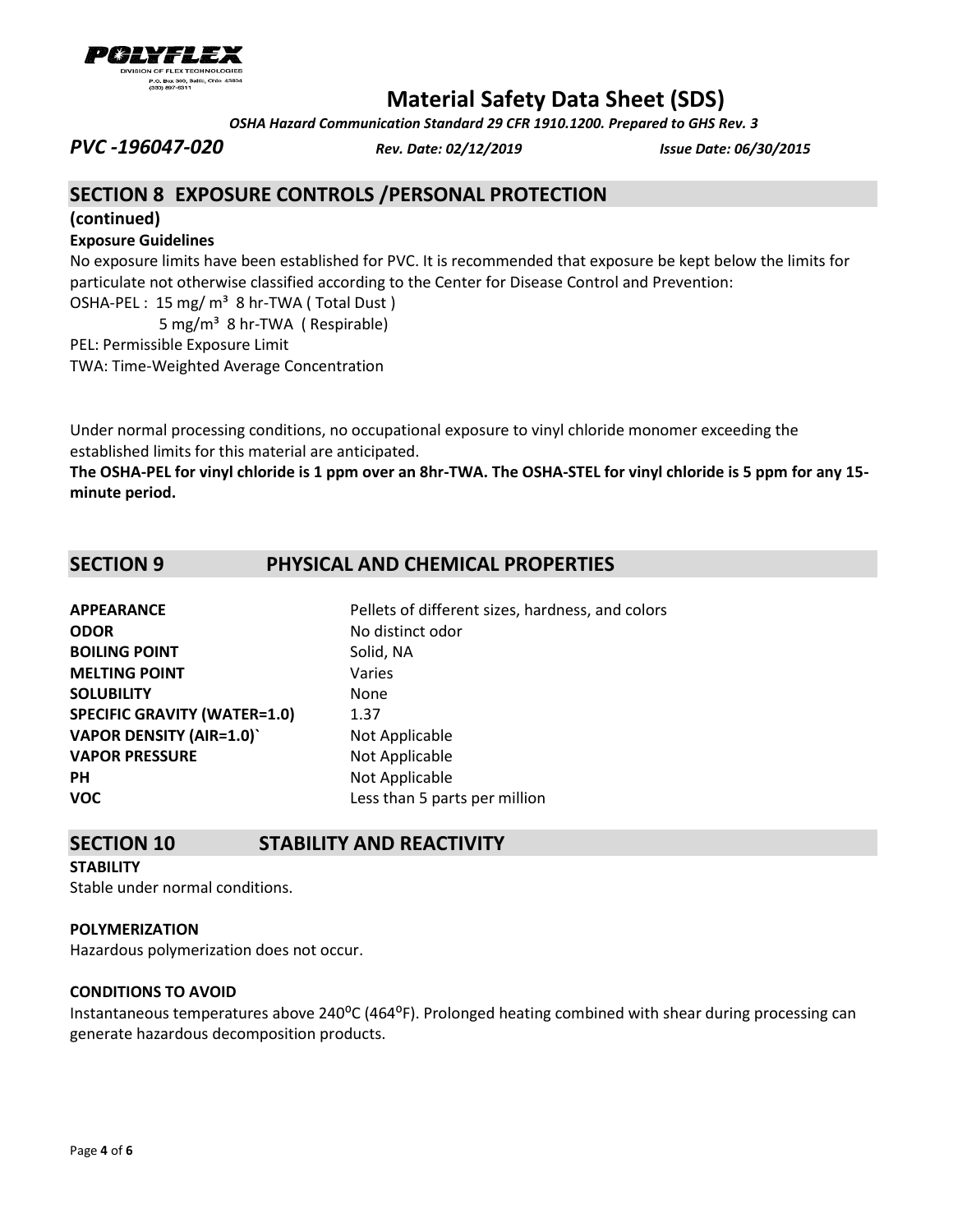

 *OSHA Hazard Communication Standard 29 CFR 1910.1200. Prepared to GHS Rev. 3*

*PVC -196047-020 Rev. Date: 02/12/2019 Issue Date: 06/30/2015*

# **SECTION 10 STABILITY AND REACTIVITY**

**(continued)** 

# **HAZARDOUS DECOMPOSITION PRODUCTS**

Overheating may cause thermal degradation of PVC compound. Fumes and vapor (including CO, CO<sub>2</sub> and HCl) may be produced as result of thermal degradation. These emissions are possible to occur during normal operating conditions and may accumulate if ventilation is insufficient.

## **INCOMPATIBLE MATERIALS**

Do not allow this product to contact acetal or acetal copolymer within the processing machine. At processing conditions the two materials are mutually destructive.

# **SECTION 11 TOXICOLOGICAL INFORMATION**

This information on PVC compounds is extracted from HSDB and NTP databases.

### **ANIMAL TOXICITY**

Oral: Rat, TDLO 210 gm/kg Inhalation Mouse,  $LC_{50}$  140 mg/m<sup>3</sup>

TDLO= Lowest toxic dose in a given species by a given route of exposure.

 $LC_{50}$  = Concentration that is lethal to 50% of a given species by a given route of exposure. Rodents exposed to PVC by dietary or inhalation routes for 6-24 months have shown no significant toxicological effects.

While PVC is generally considered an inert polymer, exposure to PVC dust has been reported to cause lung changes in animals and humans, including decreased respiratory capacity and inflammation. However, exposure approaching the nuisance dust exposure limits are not anticipated to pose a significant health risk.

# **SECTION 12 ECOLOGICAL INFORMATION**

| <b>ENVIRONMENTAL IMPACT</b> |                    |
|-----------------------------|--------------------|
| <b>Aquatic:</b>             | No data available  |
| <b>Biodegradation:</b>      | Not subject to bio |

**C**t to biodegradation:

Due caution should be exercised to prevent accidental release of this material to the environment.

# **SECTION 13 DISPOSAL CONSIDERATIONS**

## **WASTE MANAGEMENT INFORMATION**

Do not dump into any sewer, on the ground, or into body of water. Any disposal practice must be in compliance with local, state and federal laws and regulations.